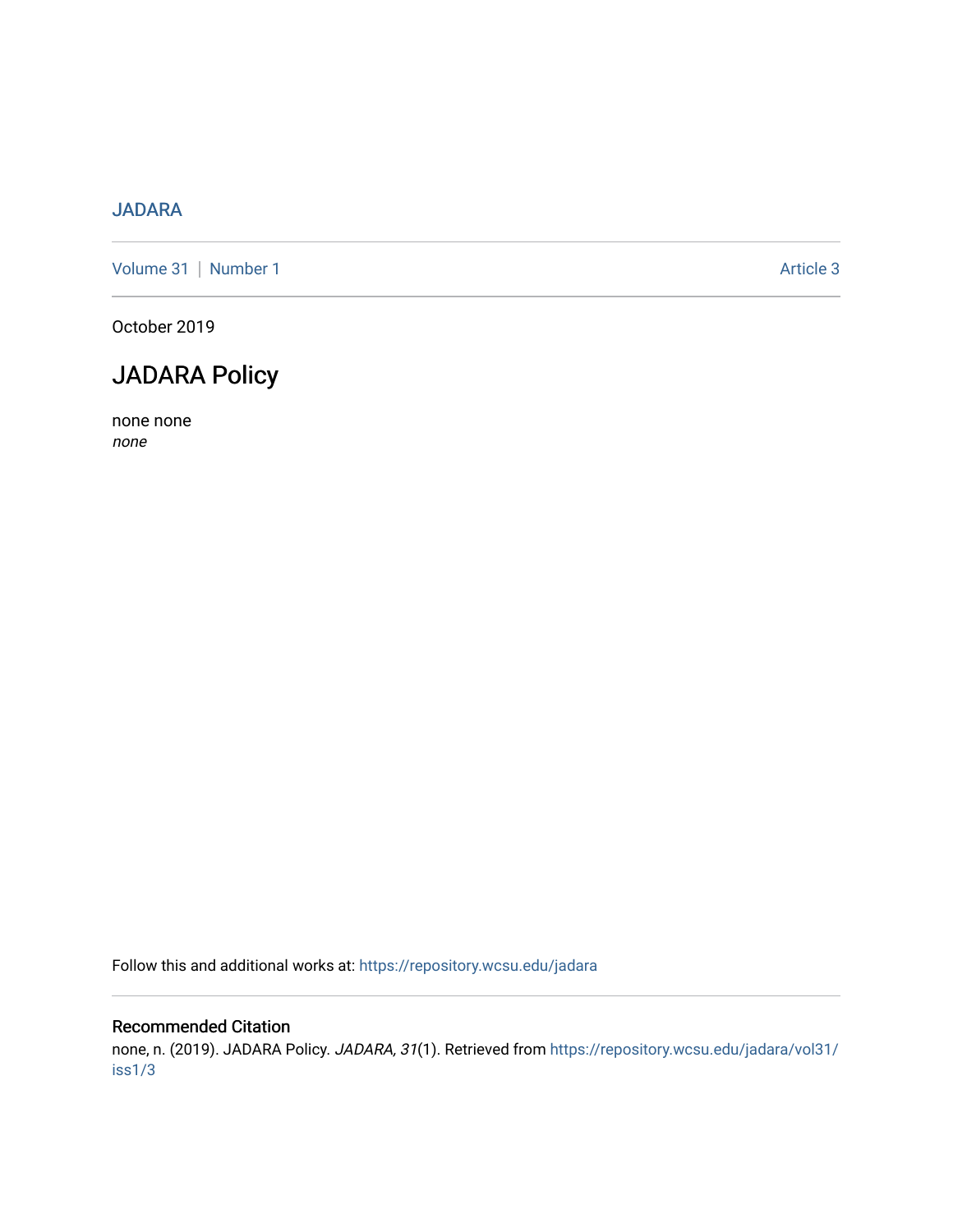none: JADARA Policy

# JADARA

## A Journal for

## Professionals

## Networking for Excellence in

#### Service Delivery with

#### Individuals who are Deaf

## or Hard of Hearing

Editor

Randolph L. Mowry New York University

#### Associate Editor

Gerard G. Walter National Technical Institute for the Deaf

#### Editorial Review Board

Nancy Eldredge Russell Rosen private practice, Tuscon, AZ Columbia University Yvette Getch John Schroedel University of Georgia University of Arkansas Irene Leigh Myra Taff-Watson Carlotta Lockmiller Raymond Trybus Greg Long **Amatzia Weisel** Northern Illinois University Tel-Aviv University Nancy Long Northern Illinois University

Gallaudet University University of Arkansas at Little Rock East Central University California School of Professional Psychology

#### ©byADARAI997

| <b>VOLUME 31</b> | <b>NUMBER 1</b> | <b>SUMMER 1997</b> |
|------------------|-----------------|--------------------|
|                  |                 |                    |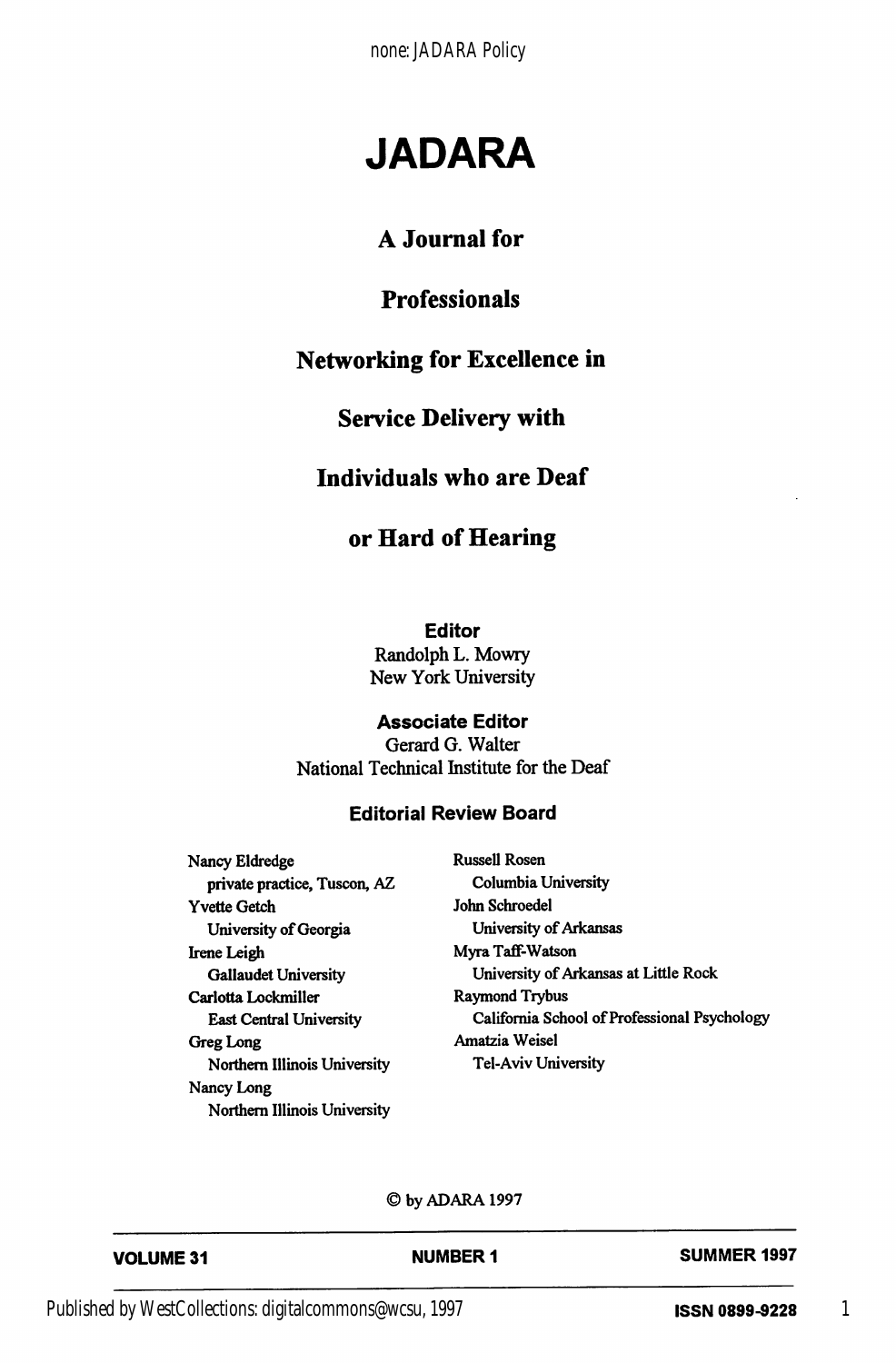#### EDITORIAL POLICY AND GUIDELINES

JADARA is a publication for professionals networking for excellence in service delivery with individuals who are deaf or hand of hearing. Its focus is on the application of new knowledge to practice. JADARA is a forum for practitioners and researchers to talk with each other for the purpose of advancing the state of the art in human services. JADARA seeks research which is relevant to practice, and which is communicated in ways to excite, energize, and inspire the work of practitioners. It also seeks to present the observations ofpractitioners in ways which are amenable to empirical study and demonstration, and which engage the attention of researchers to phenomena observed to be significant in practice.

JADARA pages are primarily devoted to full-length articles. In addition, it publishes brief reports (two double-spaced typed pages=one journal page) as a vehicle for new ideas, preliminary results, studies with provocative results but limited samples, and similar materials. Also of interest are reviews of test and curriculum materials and book reviews of items of interest to the field. Letters to the editor on general issues or in response to previously published articles are especially welcome.

#### Guidelines for submission of manuscripts

Authors should prepare manuscripts according to the Publication Manual of the American Psychological Association (4<sup>th</sup> edition). Manuscripts should be typed double-spaced, and with 1.5" margins on each side. Major manuscripts (but not brief reports) must be accompanied by an abstract of 100-150 words which is typed on a separate page. Four copies of each manuscript should be submitted on good quality paper with print quality which is clear and legible.

In addition to the printed text, authors are required to submit a copy of the manuscript in electronic form. Should your manuscript be accepted for publication, this will greatly expedite editorial composition. JADARA is prepared using WordPerfect. You can submit a disk in WordPerfect format, or one of the following: (1) For users of IBM PC compatible equipment submit the copy in standard ASCII text format using a 3.5" disk; (2) APPLE MacIntosh users may submit copy on a 3.5" disk in text format; (3) users with a link to the INTERNET can send an ASCII text file of their manuscript (see below for address). Manuscripts submitted electronically must be accompanied by printed copies in the format described above.

The editorial review process is conducted in a manner as anonymous as possible. Therefore, each copy of a manuscript should include a separate title page listing the authors' names and affiliations; these should not appear elsewhere in the manuscript. Manuscripts should also be as free as possible of other clues to the authors' identities. However, given the small size of our field, complete anonymity of review cannot be guaranteed despite these safeguards. The Editor and the Editorial Review Board are committed to a review process which is as professional, objective, and impartial as possible.

Manuscripts, correspondence and/or questions regarding JADARA should be directed to:

Randolph L. Mowry, Ph.D. Telephone: 212.998.5224 v/tty Editor, JADARA Fax: 212.995.4192 Program in Deafness Rehabilitation 35 West 4<sup>th</sup> Street, Suite 1200 New York, NY 10012-1172

New York University **E-mail:** randolph.mowry@nyu.edu